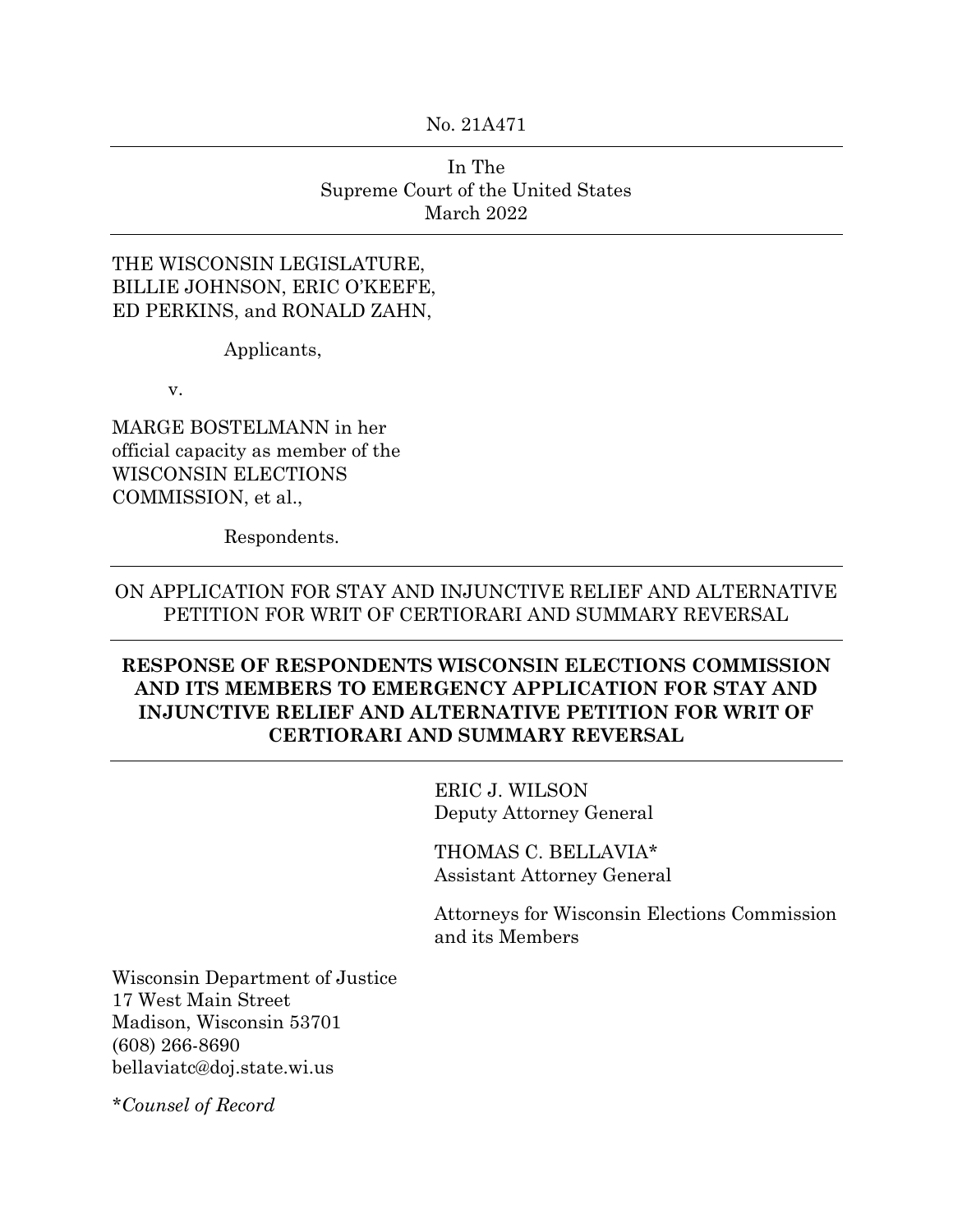#### **INTRODUCTION**

Respondents Wisconsin Elections Commission and its members<sup>1</sup> (the "Commission") take no position on the Emergency Application for Stay and Injunctive Relief and Alternative Petition for Writ of Certiorari and Summary Reversal filed on March 7, 2022, by Applicants the Wisconsin Legislature, Billie Johnson, Eric O'Keefe, Ed Perkins, and Ronald Zahn. Nonetheless, for the reasons below, the Commission respectfully urges this Court to rule on the emergency application no later than March 15, 2022, to enable it to implement new maps for the next election.

### **ARGUMENT**

Wisconsin's state legislative and congressional districts must be reapportioned on the basis of the 2020 census data prior to any future congressional or state legislative election. *See* U.S. Const., art. I, §§ 2, 4; U.S. Const. amend. XIV, § 2; Wis. Const., art. IV, § 3. In Wisconsin, the next general election for state legislative and congressional seats is November 8, 2022, *see* Wis. Stat. § 5.02(5); the partisan primary for that election is August 9, 2022, *see* Wis. Stat. § 5.02(12s); and the period for candidates to circulate nominating

<sup>1</sup> The Commission members are Marge Bostelmann, Julie Glancey, Ann Jacobs, Dean Knudson, Robert Spindell, Jr., and Mark Thomsen, all named in their official capacities.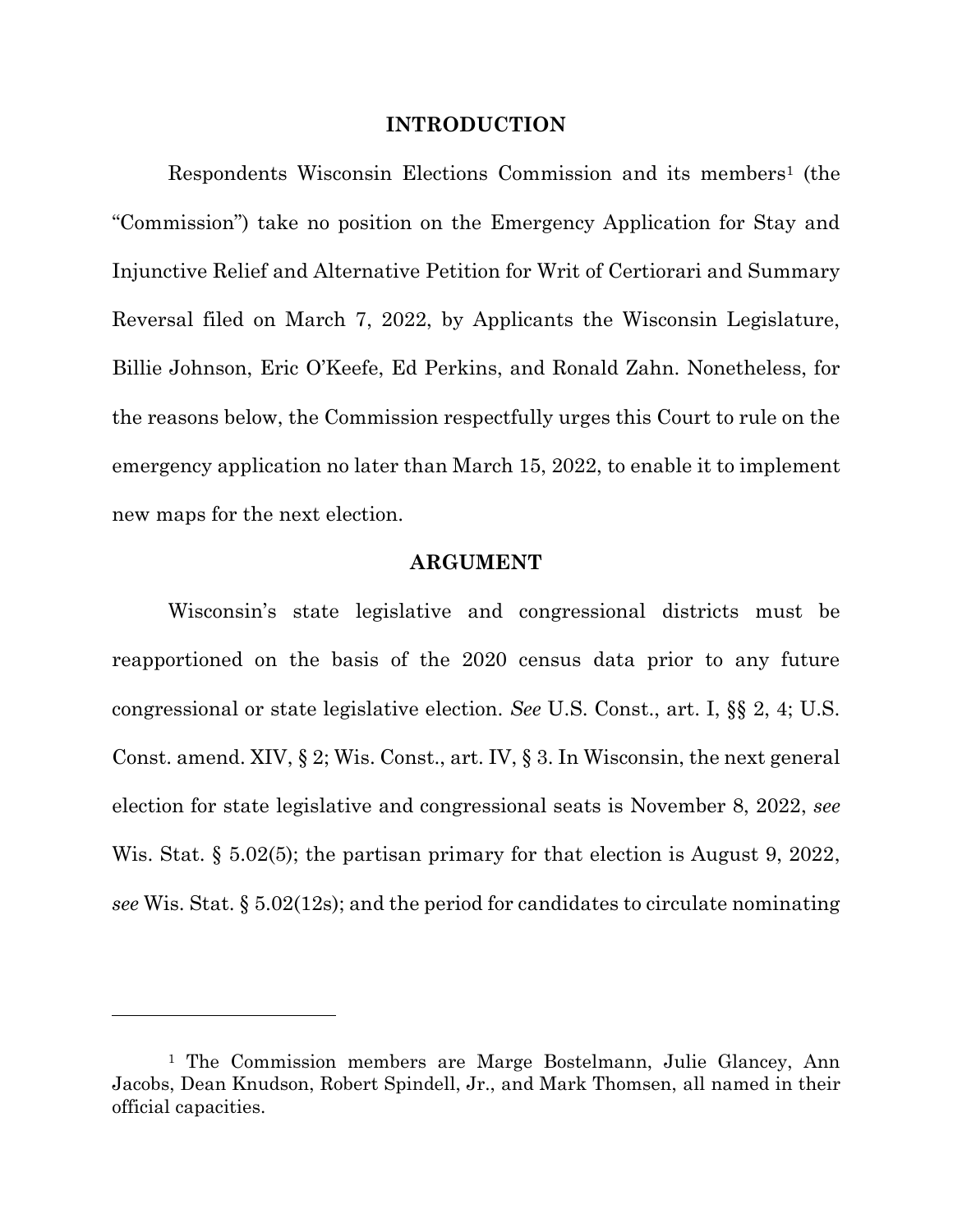petitions for the general election begins on April 15, 2022, *see* Wis. Stat.  $§ 8.15(1).$ 

Throughout the redistricting original action before the Wisconsin Supreme Court, *Johnson, et al. v. Wisconsin Elections Commission, et al.*, No. 2021AP1450-OA (Supreme Court of Wisconsin), the Commission took a neutral position on the merits of the case—that is, which party's maps for Wisconsin's state legislative and congressional districts, based on the results of the 2020 census, should govern Wisconsin's subsequent elections. Instead, the Commission took a strong position on the timing of final resolution of a new redistricting plan. From the beginning of the litigation, the Commission informed the Wisconsin Supreme Court that any redistricting plan needs to be in place *no later than March 1, 2022*, in order to enable staff of the Wisconsin Elections Commission to timely and effectively administer Wisconsin's next scheduled congressional and state legislative election.<sup>2</sup>

<sup>2</sup> In two related federal court redistricting proceedings, *see* March 7, 2022, Emergency Application for Stay and Injunctive Relief and Alternative Petition for Writ of Certiorari and Summary Reversal ii, the Commission also stayed neutral as to the merits while urging a March 1 final decision deadline. *See Hunter, et al. v. Bostelmann, et al.*, Dkt. 54:8–9, 21-cv-512 (W.D. Wis.), and *Black Leaders Organizing for Communities, et al. v. Spindell, et al.*, Dkt. 25:8–9. 21-cv-534 (W.D. Wis.).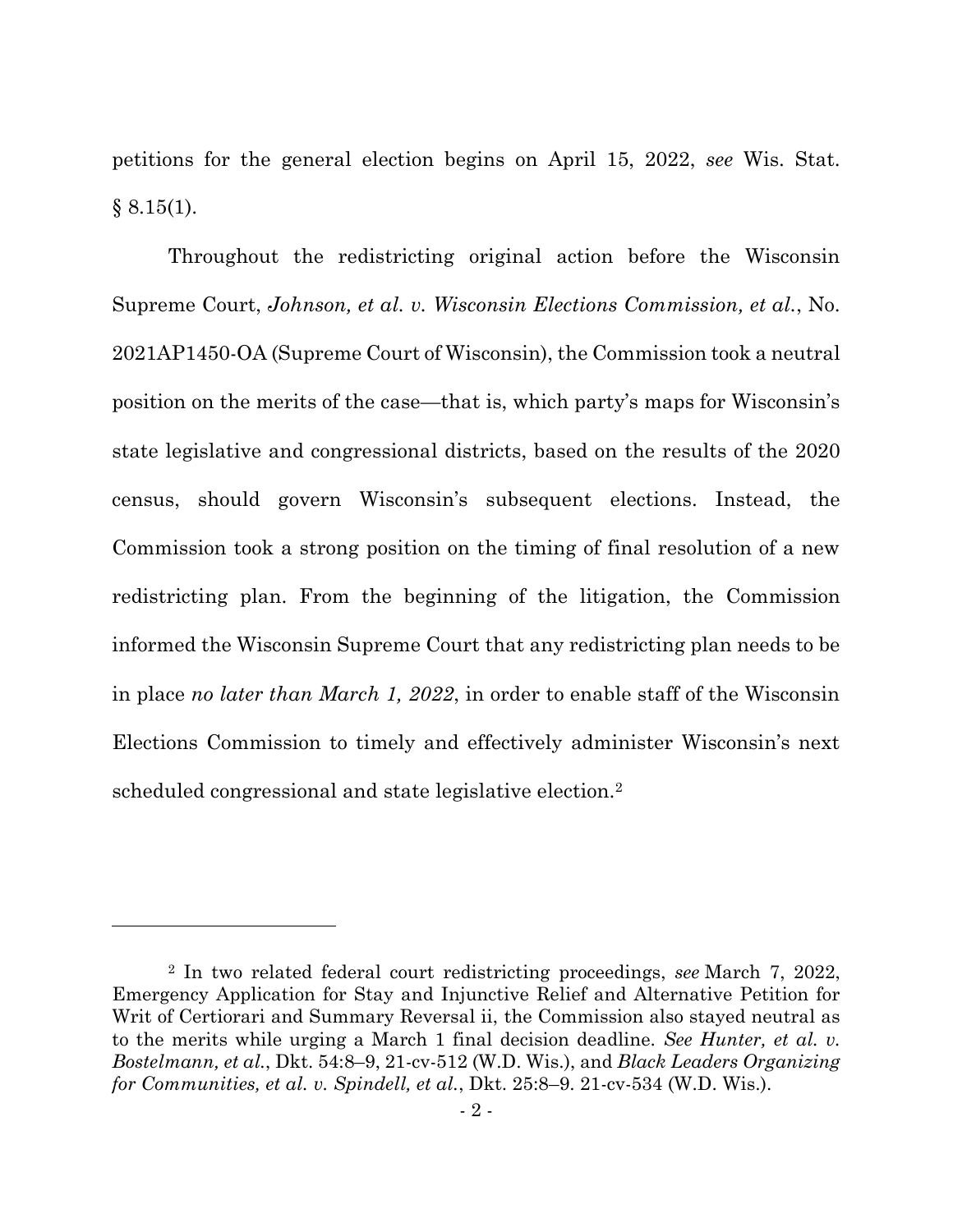The Wisconsin Supreme Court took the Commission's March 1 deadline request seriously by ordering expedited briefing and argument throughout the action and ultimately issuing a final decision on March 3, 2022. That decision enjoined Wisconsin's existing legislative and congressional districts as malapportioned and ordered new district plans (i.e., the new maps) proposed by Wisconsin Governor Tony Evers. (*See* App. Vol. 1.)

Although the Commission continues to take no position on the legal merits of the proposed maps submitted by any of the parties, $3$  the state supreme court's March 3 decision approving Governor Evers's maps supplied Commission staff with sufficient time to effectively administer the next election for state legislative and congressional seats, but the Applicant's stay motion is unfortunately reducing the benefit of the state supreme court's achievement.

To properly administer the next election for state legislative and congressional seats, Commission staff needs to record the maps' new boundaries in the statewide voter registration system (i.e., WisVote), integrate the new redistricting data with existing voter registration and address data,

<sup>3</sup> For this reason, the Commission will not respond to the merits of the Applicants' argument.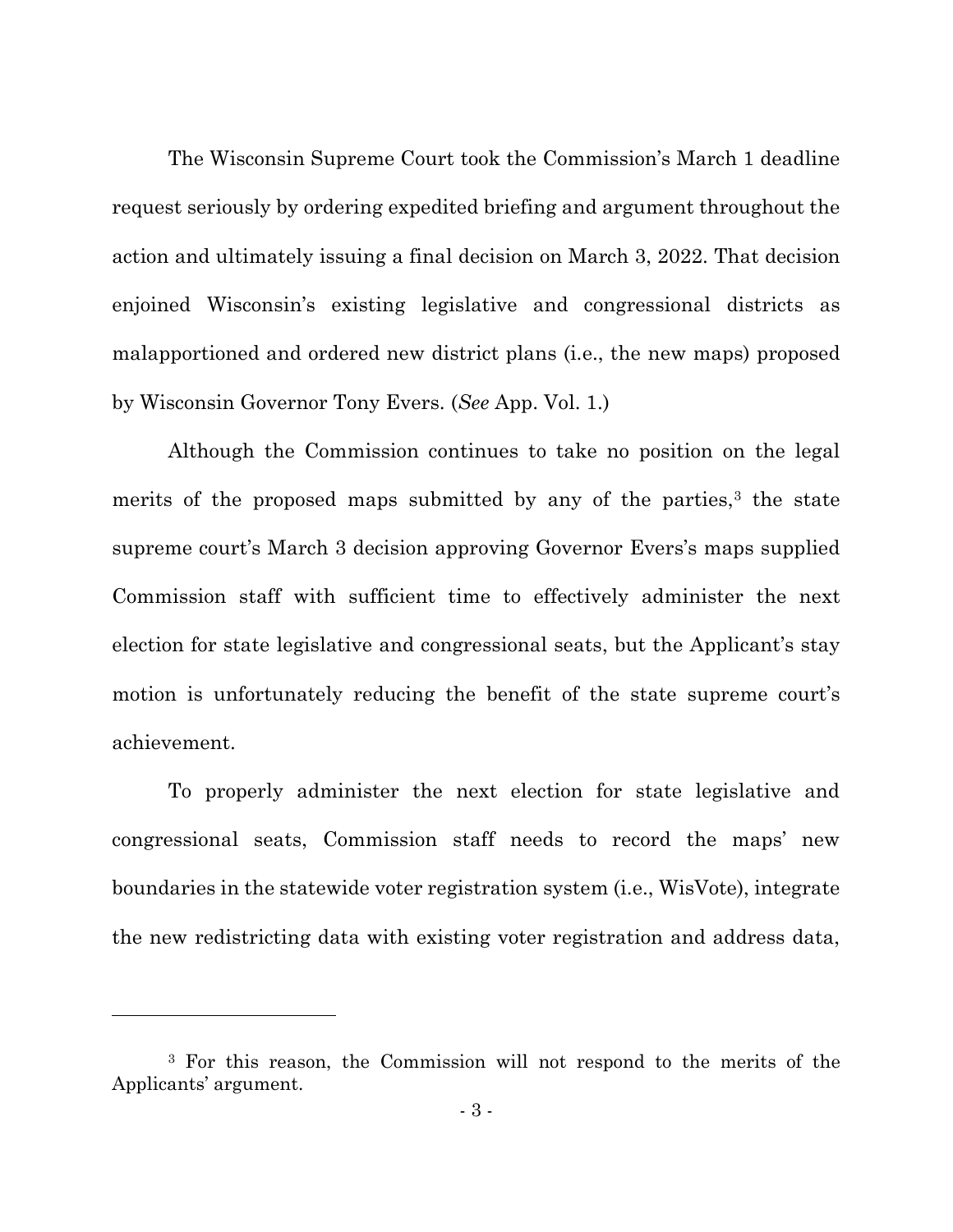and manually review local ward map changes and parcel boundary data to ensure that each voter is correctly located in their proper districts. These tasks must be completed before the candidate nominating petition circulation period begins on April 15, 2022, because candidates need to know in which district they reside and for which office they can run, and voters need to know which candidates' nominating petitions they can properly sign. While Commission staff has begun some general redistricting work since the Wisconsin Supreme Court's March 3 decision, it must now begin more specific implementation of map data. Any delay in that implementation work beyond March 15 would increase the risk of errors in WisVote and decrease the time available to correct those errors before circulation of nomination papers begins.